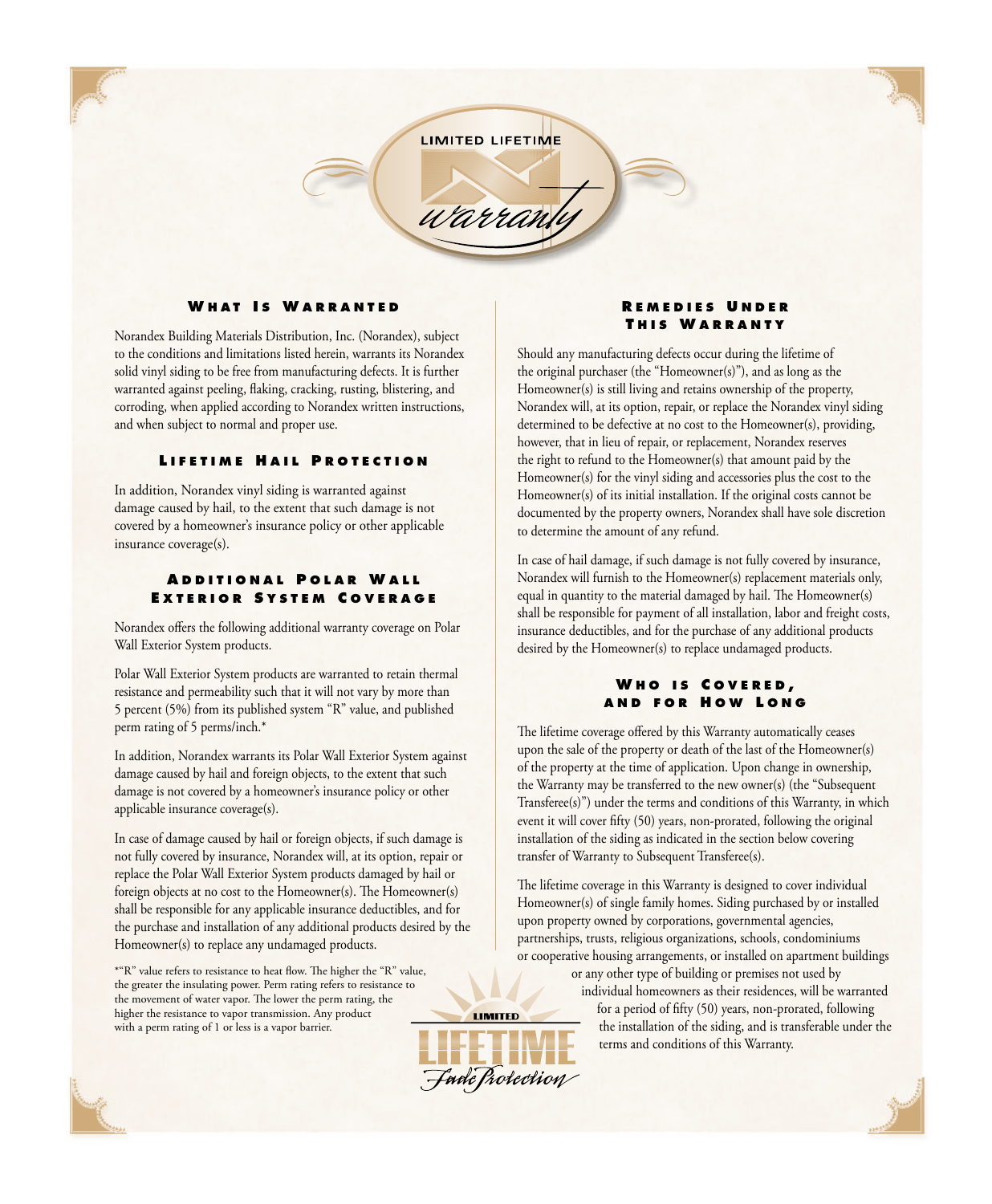## **LIMITATIONS AND EXCLUSIONS**

Norandex shall not be liable for, and this Warranty does not apply to, any failure, defects or damages resulting from or connected with misuse, neglect or improper storage, improper application, or application not in adherence to normal industry standards; use of accessories which do not properly receive and/or secure Norandex vinyl siding; impact of foreign objects, fire, hurricane, tornado, or other violent storm or casualty, or acts of God; defects, failure of or damage to the substrata wall on which the siding was applied caused by movement, distortion, cracking, or settling of such wall or the foundation of the building; exposure to harmful chemicals, airborne stains, mildew or pollutants; failure of the Homeowner(s) to provide normal maintenance to the siding (see "Normal Maintenance" below); distortion or warping due to additional or unusual heat sources, including without limitation, window reflection and heat buildup caused by inadequate roof ventilation; and any other cause not involving inherent manufacturing defects in the material supplied by Norandex. This warranty does not apply to vinyl siding products which have been painted, varnished, refinished or similarly coated over the manufacturer's original finish (unless the refinishing or recoating is authorized by Norandex pursuant to this warranty).

Norandex reserves the right to discontinue or modify any of its vinyl siding products, including the color, and shall not be liable as a result of such discontinuance or modification, nor shall Norandex be liable in the event the replacement material varies in color or gloss in comparison to the original product as a result of normal weathering. If Norandex replaces any material under this Warranty, it may substitute products designated by Norandex to be of comparable quality or price range in the event the vinyl siding product initially installed has been discontinued or modified.

Norandex Vinyl Siding is not warranted against discoloration caused by air pollution, acid rain, oxidation, or exposure to harmful chemicals. Except as expressly provided herein, Norandex Vinyl Siding is not warranted against normal weathering resulting from the elements.

Normal weathering is defined as the damaging effects of sunlight and extremes of sunlight, weather and atmosphere that may cause any colored surface to chalk, fade, or become soiled or stained over time. It is normal for weathered siding to have slight shade differences underneath the bottom and shadow line portions of the siding panel, or underneath any area of the siding that is protected from the sun. This is considered normal weathering, and is not indicative of a defect in the siding. The degree to which normal weathering occurs depends on air quality, the building's location, and other territorial conditions over which Norandex has no control.

Norandex shall have sole discretion to determine whether any Norandex Vinyl Siding products have weathered beyond the scope of normal weathering, and will base that conclusion on a measurement by a recognized, industry-approved color meter to determine the amount of color change.

# **FADE PROTECTION o n N o r a n d e x P r o d u ct s**

Norandex will, at its sole option, repair or replace Norandex Vinyl Siding products that have faded in excess of a color change of three (3) Hunter units on the Polar Wall Exterior System, Sagebrush, Great Barrier and

Grand Junction, and four (4) Hunter units on Cambridge Beaded, Shenandoah, Woodsman Select, Sterling, Rustic Blend Plus, Home Accents, FinishWorks, Summit Manor, and Chesapeake Select, as measured by a recognized, industry-approved color meter; provided, however, in lieu of repair or replacement, Norandex reserves the right to refund that amount paid by the Homeowner(s) for the Norandex Vinyl Siding materials, plus the cost to the Homeowner(s) of its initial installation. In case of repair or replacement, Norandex shall also be responsible for the cost of all pre-approved labor and materials.

Upon change in ownership, this Fade Protection Warranty may be transferred to the new owner(s) ("Subsequent Transferee(s)") as a fifty (50) Year Prorated Warranty from the date of the original installation provided that Norandex is notified in writing by the Subsequent Transferee(s) within forty-five (45) days of the real estate title transfer.\* Notification should be mailed to:

> Warranty Services 803 Belden Road Jackson, MI 49203 800-682-3344

## **FADE PROTECTION WARRANTY C o v e r a g e C a l e n d a r**

| Original Owner           | 100% | <b>Years Since Installation</b> |
|--------------------------|------|---------------------------------|
| Subsequent Transferee(s) | 100% | $0 - 5$                         |
|                          | 90%  | 6                               |
|                          | 80%  | 7                               |
|                          | 70%  | 8                               |
|                          | 60%  | 9                               |
|                          | 50%  | 10                              |
|                          | 40%  | 11                              |
|                          | 30%  | 12                              |
|                          | 20%  | 13                              |
|                          | 10%  | $14-50$ years                   |

# **W a r r a n t y T r a n s f e r t o S u b s e q u e n t O w n e r ( s )**

Upon change in ownership, this Warranty may be transferred to the new owner(s) ("Subsequent Transferee(s)") as a Fifty (50) Year nonprorated Warranty (except for the Fade Protection Warranty as set forth above which shall be prorated) from the date of the original installation provided that Norandex is notified in writing by the Subsequent Transferee(s) within 45 days of the real estate title transfer.\* Notification should be mailed to:

> Warranty Services 803 Belden Road Jackson, MI 49203 800-682-3344

\*Failure to provide notice of transfer within 45 days of a transfer will not void the warranty but will assist Norandex in processing any future warranty claim(s).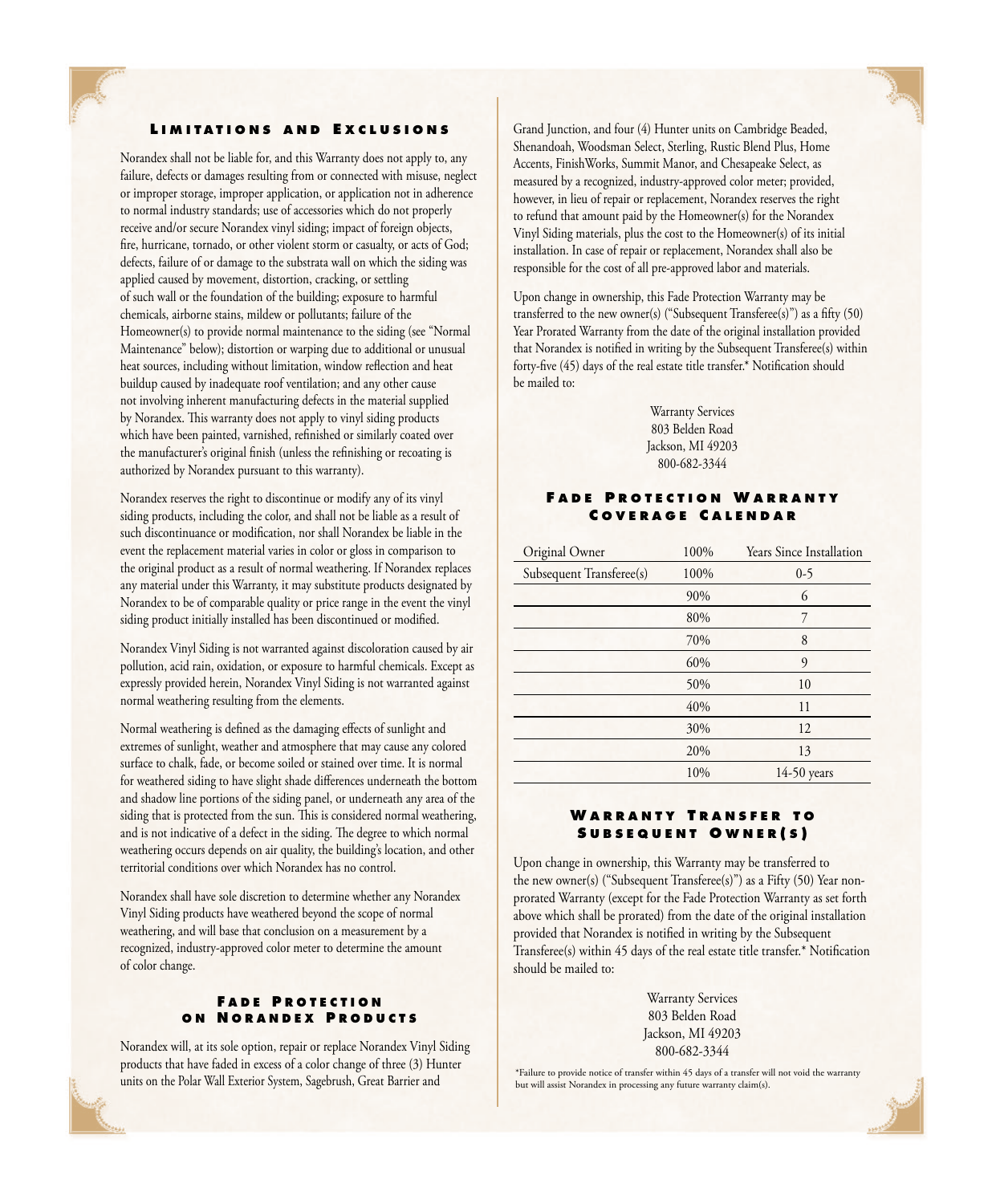### **S u b m i tt i n g a W a r r a n t y C l a i m**

If the product exhibits what the Homeowner(s) believes to be a manufacturing defect covered under the terms of this warranty, the Homeowner(s) shall notify Norandex in writing promptly following its discovery, and shall submit with such notification a description of the claimed defect, along with the Homeowner's name, address, telephone number, date of installation, and a copy of the Warranty. Such notification must be made within sixty (60) days of the date that the claimed defect is first discovered, or reasonably could have been discovered.

Norandex will reply to written notifications within a reasonable period of time following receipt of such notifications, and reserves the right to require that additional information and/or evidence of the claimed defect be provided by the Homeowner(s) upon request. Further, Norandex reserves the right to inspect the products claimed to be defective within a reasonable period of time (not to exceed 90 days) subsequent to receipt of the written notification.

#### **N o r m a l M a i n t e n a n c e**

- Wash using a soft cloth or ordinary long-handled soft bristle brush. For textured surfaces, use only a soft bristle brush to avoid smearing the stain into the grooves of the texture. Clean gently to avoid surface abrasion. After cleaning, rinse area with water.
- To wash an entire house, start at the bottom and work up to the top, then rinse back down from top to bottom in order to prevent streaking.
- For difficult-to-remove dirt and stains such as top soil, motor oil, lithium grease, crayon, felt-tip pen, caulking, lipstick, grass, bubble gum, mold and mildew, use readily available household cleaners such as those included in the list below.
- Most cleaners are inefficient in cleaning stains such as pencil, paint, oil and tar. In these cases, you may wish to use a mildly abrasive cleaner, such as Soft Scrub,<sup>®</sup> Ajax,<sup>®</sup> Bon Ami,® etc., but the use of any abrasive material could have a negative effect on surface appearance.

• Do not use cleaners containing organic solvents or other aggressive ingredients because they could affect the surface appearance of the vinyl. Examples of such cleaners are: chlorine bleach, liquid grease remover, strong soaps and detergents containing organic solvents, nail polish remover, furniture polish/cleaners.

**NOTE:** The chemical agents referenced below may be hazardous to the user or to the environment. Please follow all precautions and warnings on the product label, particularly those which may be necessary to prevent personal injury. Always dispose of these chemical agents in a manner prescribed by the manufacturer. If you are unsure how to use or how to properly dispose of these chemical agents, please contact the manufacturer of these products for instructions.

# **I m p o r t a n t : F i r e S a f e t y I n f o r m a t i o n**

Exterior vinyl siding products require little maintenance for many years. Nevertheless, common sense dictates that builders and suppliers of vinyl products store, handle and install vinyl products in a manner that avoids damage to the product and/or the structure. Owners and Installers should take a few simple steps to protect vinyl siding products from fire.

Rigid vinyl siding is made from organic material and will melt or burn when exposed to a significant source of flame or heat. Building owners, occupants and outside maintenance personnel should always take normal precautions to keep sources of fire, such as barbecues, and combustible materials, such as dry leaves, mulch and trash, away from vinyl siding.

When rigid vinyl is exposed to significant heat or flame, the vinyl will soften, sag, melt, or burn, and may thereby expose material underneath. Care must be exercised when selecting underlayment materials because many underlayment materials are made from organic materials that are combustible. You should ascertain the fire properties of underlayment materials prior to installation. All vinyl siding products should be installed in accordance with local, state, and federal building code and fire regulations.

For information about the fire properties of vinyl siding contact the Vinyl Siding Institute, 1801 K St. N.W., Suite 600K, Washington, D.C. 20006- 1301, (202) 974-5200.

**S t a i n C l e a n e r s \***

#### **C l e a n e r s f o r S t a i n R e m o v a l o n V i n y l S i d i n g**

| STAIN   CLEANERS* |  |  |  |  |  |  |  |  |
|-------------------|--|--|--|--|--|--|--|--|
|-------------------|--|--|--|--|--|--|--|--|

| <b>BUBBLE GUM</b> | Fantastic, <sup>®</sup> Murphy's Oil Soap,®<br>MOLD & MILDEW<br>solution of vinegar (30%) and |                 | Fantastic, <sup>®</sup> Solution of vinegar<br>(30%) and water (70%), Windex® |
|-------------------|-----------------------------------------------------------------------------------------------|-----------------|-------------------------------------------------------------------------------|
|                   | water (70%), Windex®                                                                          | MOTOR OIL       | Fantastic, <sup>®</sup> Lysol,®                                               |
| <b>CRAYON</b>     | Lestoil®                                                                                      |                 | Murphy's Oil Soap, <sup>®</sup> Windex®                                       |
| OIL-BASED CAULK   | Fantastic®                                                                                    | $_{\rm OIL}$    | Soft Scrub®                                                                   |
| FELT-TIP PEN      | Fantastic, <sup>®</sup> water-based cleaners                                                  | PAINT           | Brillo <sup>®</sup> Pad, Soft Scrub <sup>®</sup>                              |
| GRASS             | Fantastic, <sup>®</sup> Lysol,®                                                               | PENCIL          | Soft Scrub®                                                                   |
|                   | Murphy's Oil Soap, <sup>®</sup> Windex <sup>®</sup>                                           | Rust            | Fantastic, <sup>®</sup> Murphy's Oil Soap, <sup>®</sup>                       |
| LIPSTICK          | Fantastic, <sup>®</sup> Murphy's Oil Soap®                                                    |                 | Windex®                                                                       |
| LITHIUM GREASE    | Fantastic, <sup>®</sup> Lestoil, <sup>®</sup>                                                 | <b>TAR</b>      | Soft Scrub®                                                                   |
|                   | Murphy's Oil Soap, <sup>®</sup> Windex <sup>®</sup>                                           | <b>TOP SOIL</b> | Fantastic,® Lestoil,® Murphy's Oil Soap®                                      |
|                   |                                                                                               |                 |                                                                               |

\*Cleaning materials are listed in alphabetical order. Norandex does not endorse proprietary products or processes and makes no warranties for the products referenced herein. Reference to proprietary names is for illustrative purposes only and is not intended to imply that there are not equally effective alternatives.